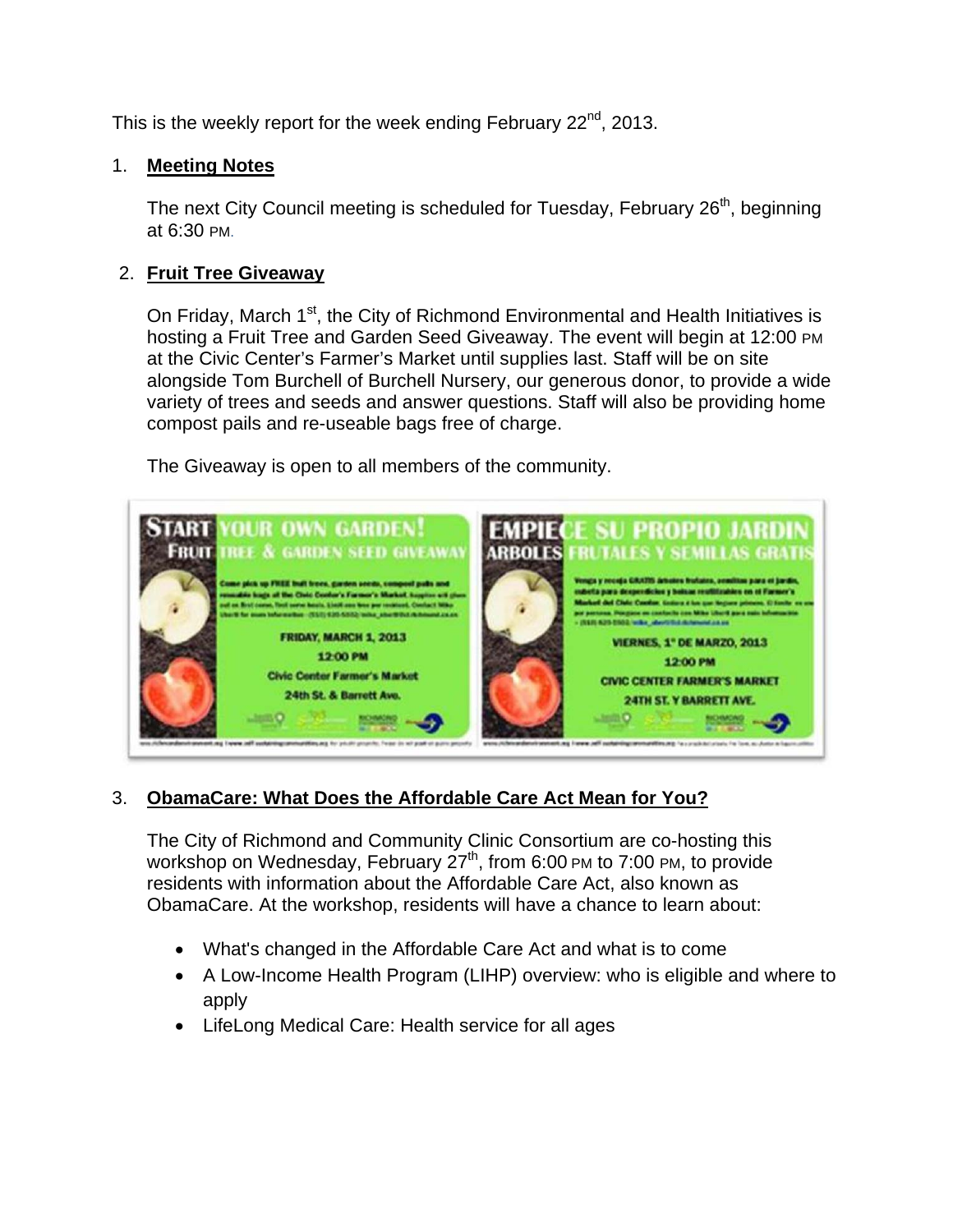The workshop is open to all members of the community. Please RSVP if you plan on attending: http://richmondaffordablecare.eventbrite.com/. Refreshments will be served at 5:30 PM.



## 4. **Dornan Drive Tunnel Repair Project**

Scheduled construction work on the Dornan Drive Tunnel is continuing. The subcontracted materials testing firm has started structural investigations on the existing void found on February  $8<sup>th</sup>$ , and a radar survey to find any other voids above the tunnel lining will be completed by early next week. After the survey is completed, Engineering staff and the construction manager from Swinerton Management and Consulting, will work with the structural design firm, Crosby Group, to develop an action plan.

The official designated detour for the tunnel has been changed to a route that goes from Cutting Boulevard to Canal Boulevard to Seacliff Drive, as staff believes that this route is more capable of handling the additional traffic load. Temporary informational signs have been ordered and will be installed. The following is a map showing the detour route.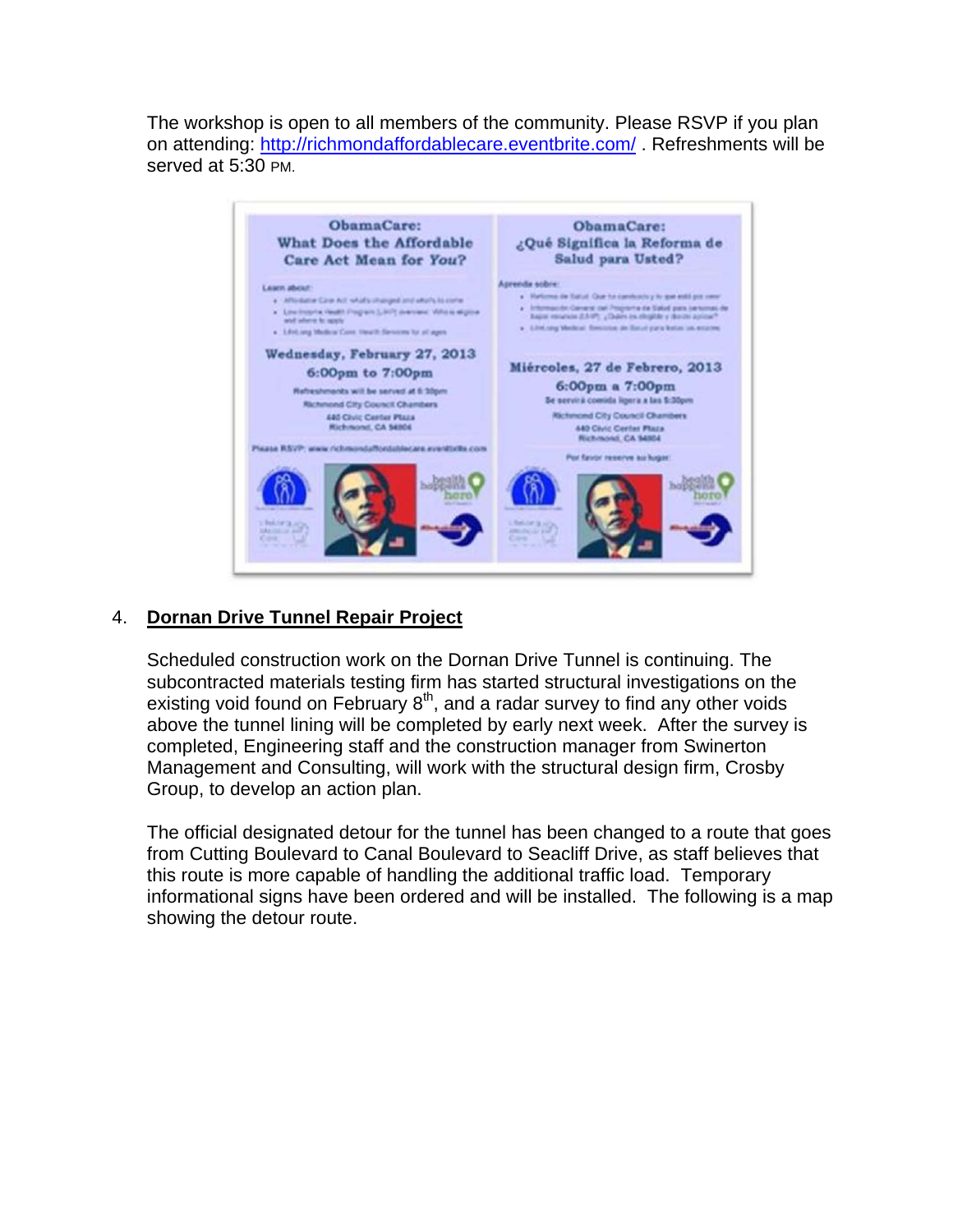

## 5. **Health Fair at LifeLong Brookside Clinic**

The Lifelong Brookside Clinic is hosting a community health fair on February 23<sup>rd</sup>, at the Nevin Community Center from 11:00 AM to 3:30 PM. The day will consist of healthy living presentations from Dr. Porshia Mack, along with healthy cooking demonstrations and health screenings. The City of Richmond Environmental and Health Initiatives staff will also be present to obtain input on the development of the Health in All Policies (HiAP) strategy that was recently approved for development by the City Council. For more information contact: Ruth Vasquez-Jones at (510) 233- 8930 ext. 411 or Edwin Reyes at (510) 233-8930 ext. 401.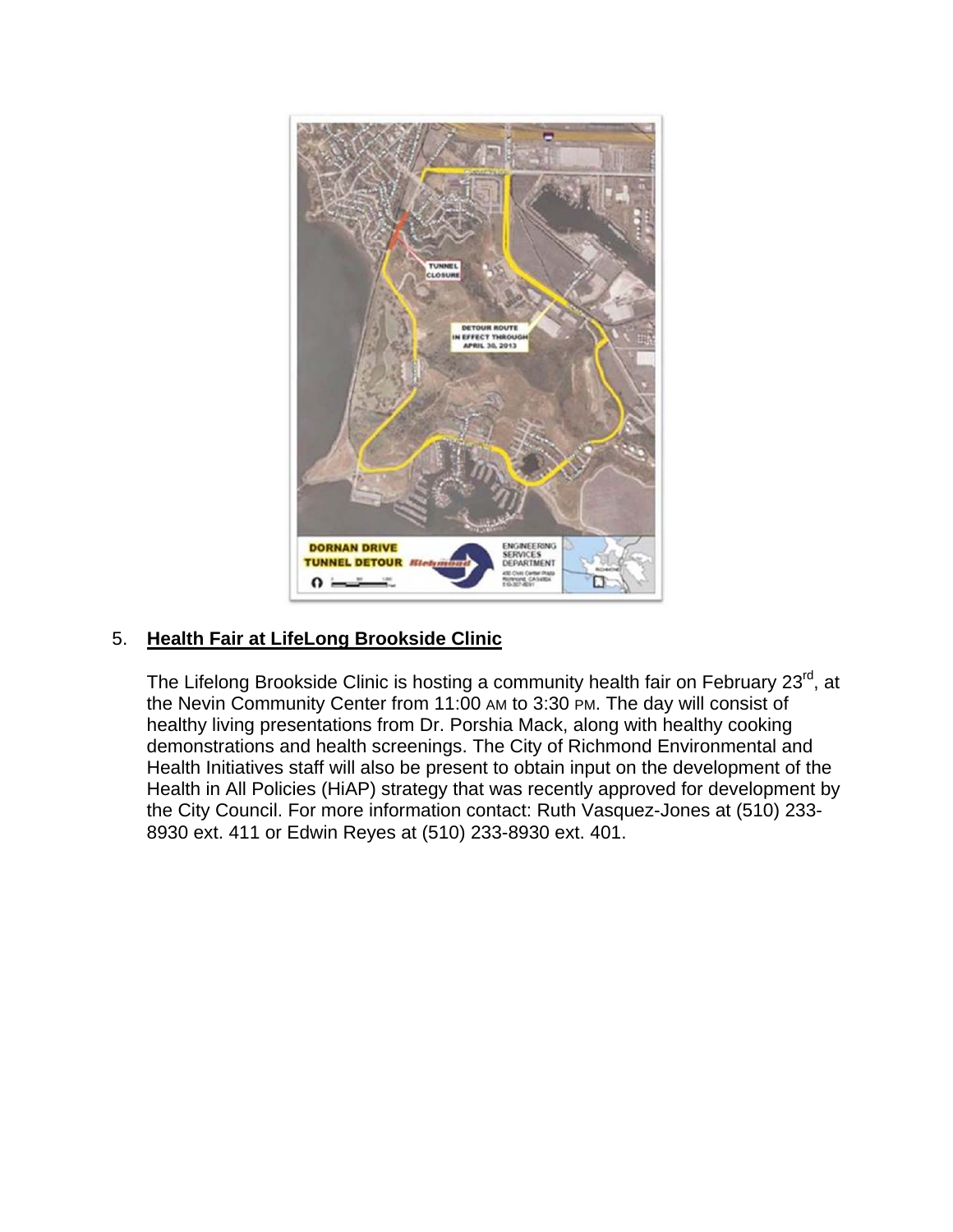

#### 6. **Recreation Highlights**

### Disabled People's Recreation Center (DPRC)

DPRC staff attended the annual Summer Matters 2013 Conference, "Oh, the Places We'll Go!" on Friday, February 15<sup>th</sup>, at Preservation Park in Oakland. The free conference is conducted as a partnership to provide training and tools to community-based organizations, agencies, or stewards of school districts who are interested in providing quality summer programs for children and youth. The staff attended panel discussions specific to curriculum and lesson planning, unique program culture, and program evaluation.

#### Casino Trip

The Richmond Senior Center is hosting its next Feathers Falls Casino trip on Thursday, March  $28^{th}$ . Tickets are \$10.00 per person. Call (510) 307-8087 for more information.

#### Shields-Reid

The Food Bank of Contra Costa and Solano Counties started a new produce-only food giveaway at Shields Reid Community Center. Every 1<sup>st</sup> and 3<sup>rd</sup> Thursday free produce is given to those participants in need of additional items for their families. Each participant is able to come to one produce-only location on both dates to receive this free service. The Food Bank does ask each participant to bring two bags to take home their produce. Participants can also return to the larger giveaway every  $3^{rd}$  Tuesday of the month from 10:00 AM to noon.

#### **Senior Center**

The Yuan Ji class participants are hosting a special pot sticker preparation class on Saturday, February 23<sup>rd</sup>, from 10:30 AM to noon at the Richmond Senior Center.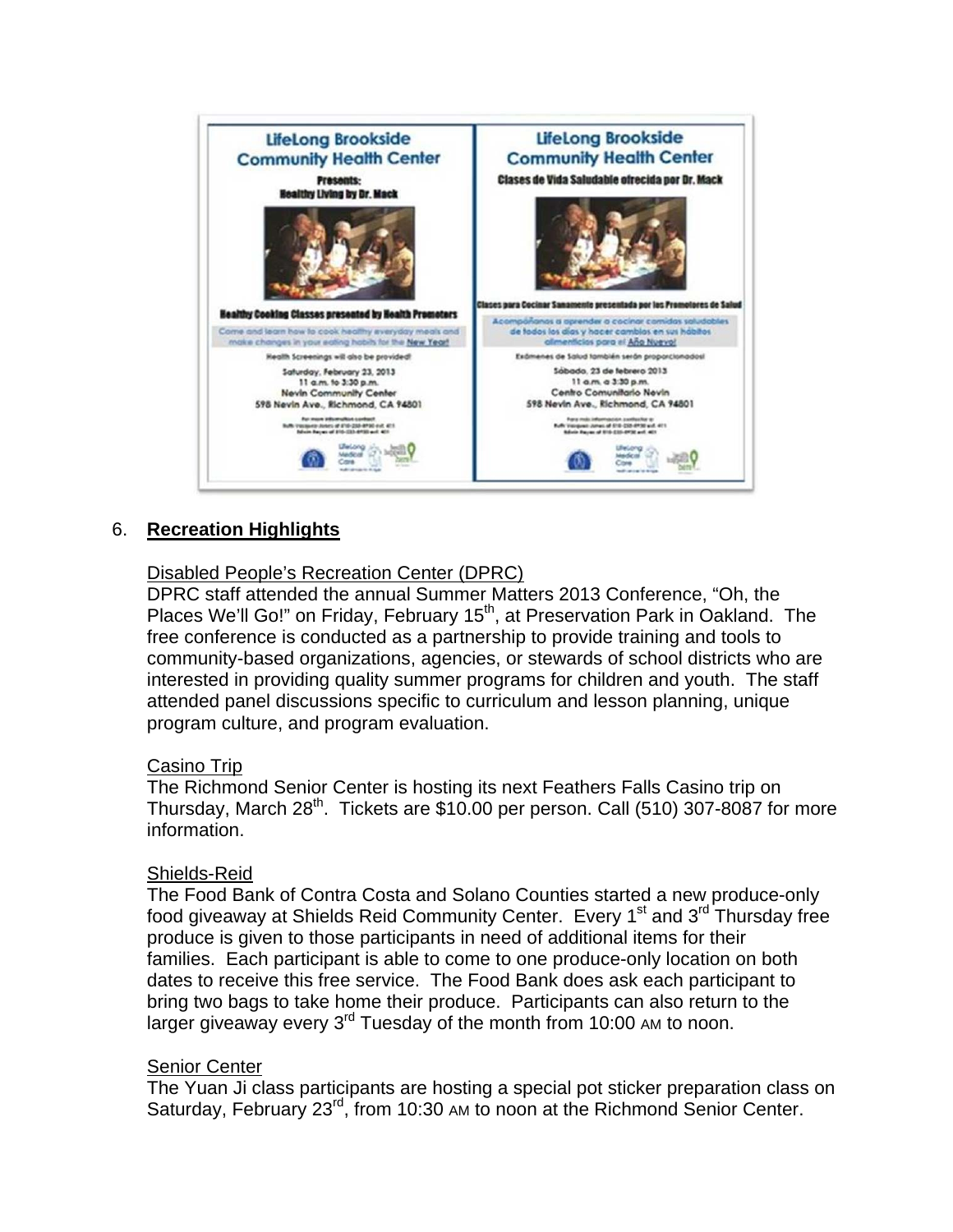## Richmond Memorial Auditorium

The Auditorium hosts an average of 276 rental customers per year. These events range from small meetings to large concerts. This week, four events were held with approximately 2,250 participants in attendance. From the West Contra Costa Unified School District Music Festival to the Richmond Community Foundation Panel Discussion, the Recreation Department thanks all those who chose to host their event at the Auditorium and everyone who helps, in even the smallest ways, to make these events possible.

## 7. **Public Works Updates**

Facilities Maintenance Division: Carpenters removed the partition wall in the Children's Room of the Main Library, installed a bollard at Fire Station 68, repaired the dormitory doors at Fire Station 68, and made repairs in the break room of the Main Library.

Stationary Engineers serviced the heaters at Fire Station 66, changed the blower motors for the heating system at the Swim Center, and serviced the May Valley Police Substation.

Electricians replaced 17 ballasts and lamps on docks "C" and "E" in the Richmond Marina, completed the Fairmede street light pole condition survey, replaced nonoperating breakers at the Richmond Art Center, repaired the street light fixture at John F. Kennedy Park, and replaced the breaker for the street light circuits.



Electricians repairing a street light at John F. Kennedy Park

Parks and Landscaping Division: Crews performed irrigation system inspections at various parks, completed the baseball field renovations at Belding Garcia and Country Club Vista parks, and performed the aerating and fertilizing of turf at the